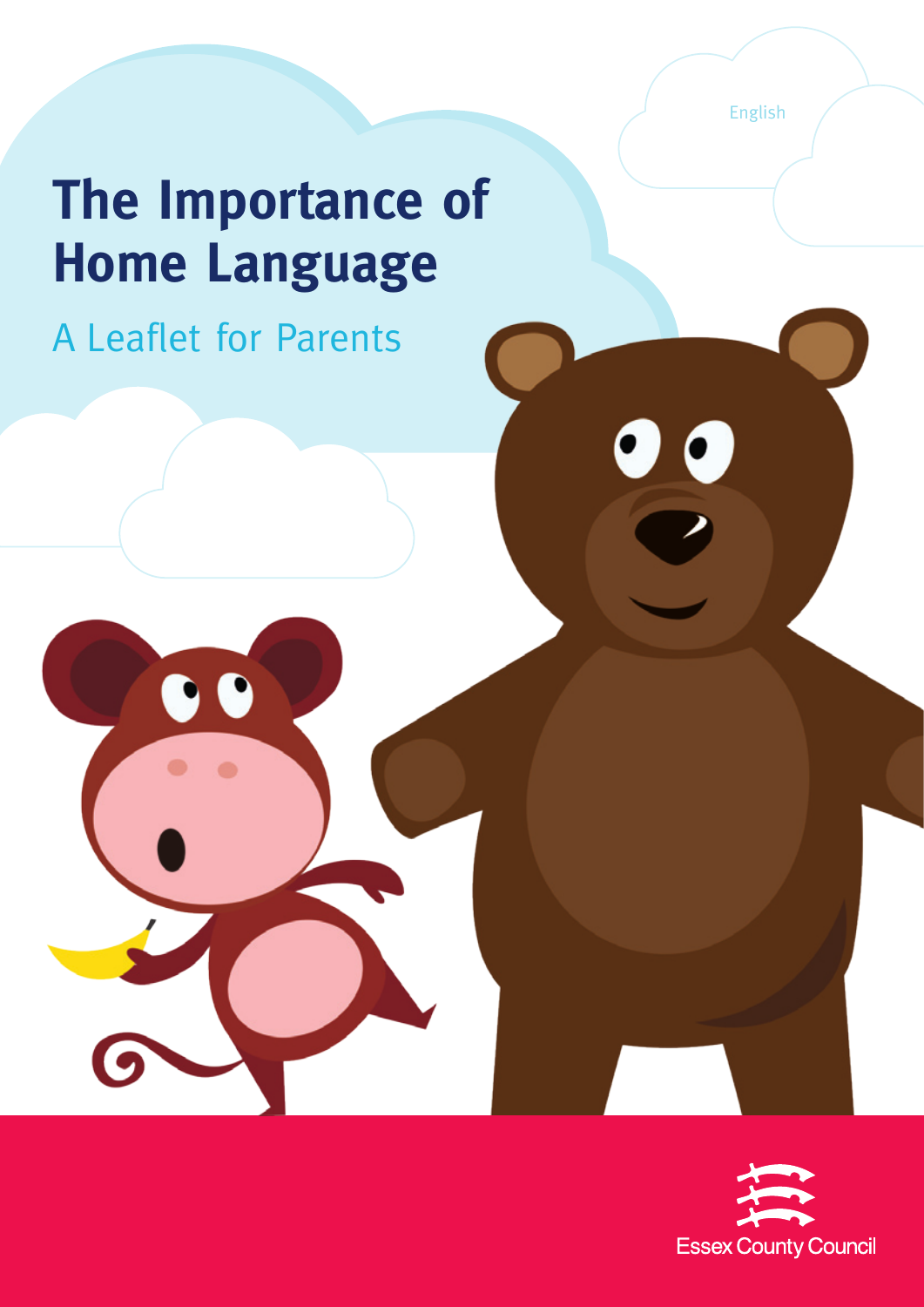## **Language is one of the most important gifts you give your child. But how do you give it? The answer is simple. Speak your language with your child at home every day!**

#### **Why is home language important?**

The language you speak with your children is the first language they will learn. It is their first connection to you, to the rest of their family, and to their culture and community.

It is the language they first use to learn about the world around them. It is the language that helps them get "set for life" – and you are a central part of that process! This is one of the many ways parents are their children's first teachers.

**?**



#### **What are the benefits of using your home language?**

6

Using your home language connects your children to your family. It also provides a connection to your important cultural traditions, and to friends and neighbours who speak the same language. Using your home language allows you to teach your children, and to learn new things together. You can talk about new experiences and words; you can practise letters and numbers. All of these things are an important part of your children's early learning – and it will be easier and more fun for you if you do it in your most comfortable language.

#### **But what about English?**

Children living in the UK need English to succeed in school and in life. Fortunately, young children can easily become bilingual. A person who speaks more than one language well has more opportunities to study, travel, and work – both in the UK and across Europe/ the world. **Important:** Being bilingual also helps children build stronger thinking skills and usually results in better academic grades in the long term.

€